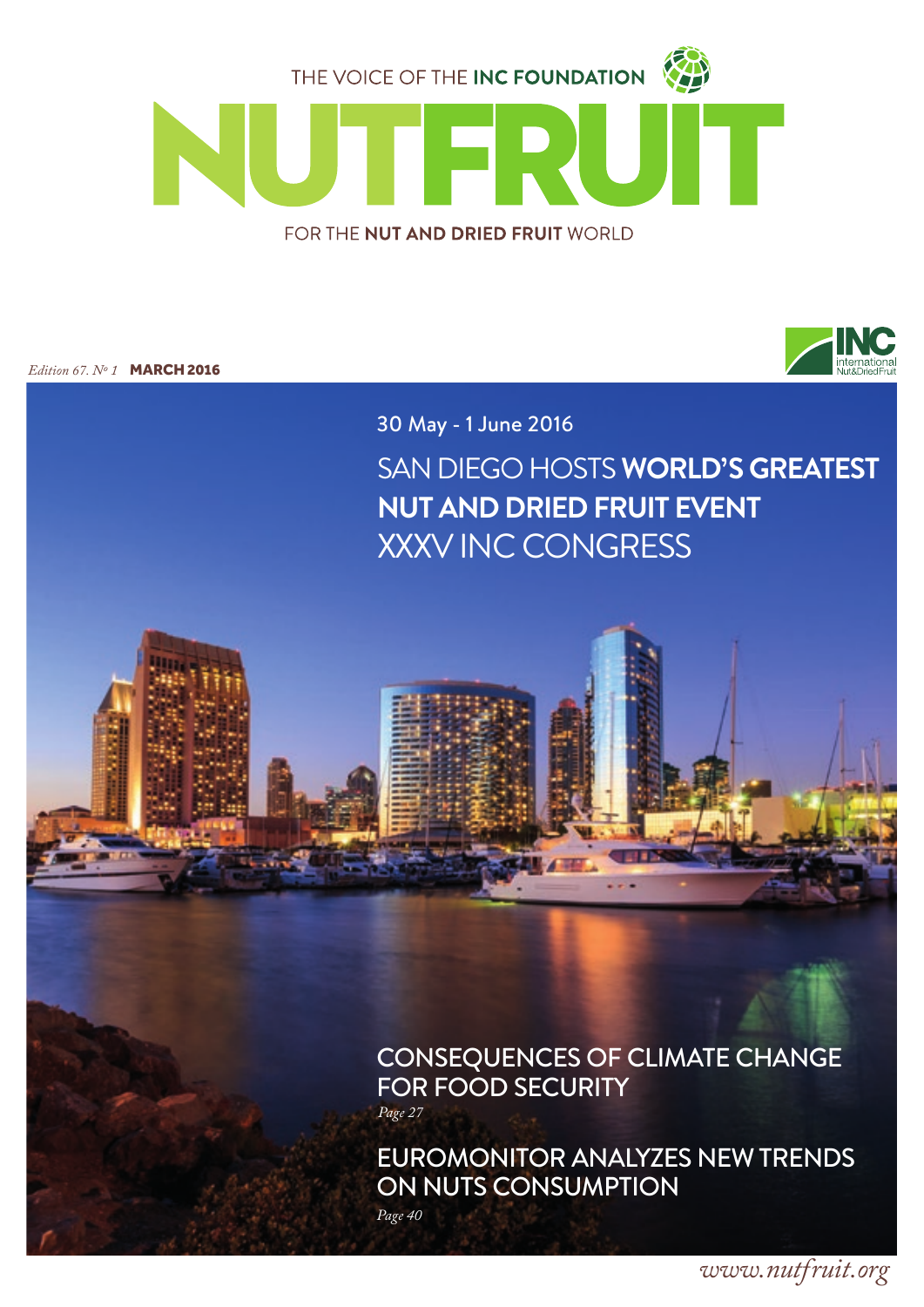# FUTURE TRENDS FOR SAFE NUTS

*Even as the consumption of nuts is boosted by demonstrated health and nutritional benefits, the industry is bracing for*  regulatory action and growing customer demand to insure *the microbiological safety of these popular snacks.*

#### *Dr. Cameon Ivarsson*

is the Scientific Director of Napasol AG in Switzerland, where she is involved in the risk assessment and mitigation of the microbiological risks in nuts and dried fruits and runs the validation program of their pasteurization installations. She joined the Scientific and Government Affairs Committee of the INC in 2005. In addition to contributing to the committee's ongoing activities, she has been directly involved in the Green Corridor project in Iran, the SafeNut project in Brazil, and the Nuts and Seeds Consortium in the UK.

Consumption of nuts has a host<br>of nutritional and health related benefits. Marketing efforts have<br>targeted the increasingly health conscious consumer, and nuts, in<br>addition to being puttitions and testing areat, are prosti of nutritional and health related benefits. Marketing efforts have targeted the increasingly health conscious consumer, and nuts, in addition to being nutritious and tasting great, are practical snacks as they are easy to carry around. Nuts, which can be consumed raw, blanched, or roasted, nevertheless can present a food borne illness risk.

#### Appraising Microbiological Risks in Nuts

Like all raw agricultural products, nuts are exposed to environmental contaminants including spoilage and pathogenic microorganisms. Once harvested, dried down, and safely stored, the microorganisms present cannot grow, however, they are not eliminated by the drying process. In particular pathogens such as *Salmonella* survive well<sup>1</sup> and represent a very real health risk. This fact explains the number of food borne illness outbreaks related to the consumption of nuts. The presence and persistence of the contaminants is also reflected in the increasing frequency of nut related product recalls in the market, and the detention and disposal of foreign shipments which affects international trade.

A food borne illness outbreak is identified when a cluster of patients exhibit symptoms of a food related microbiological infection that is common to all of them. In the US, the Center for Disease Control coordinates the efforts of a network of laboratories, PulseNet, that compares the DNA fingerprint of outbreak strains to a fingerprint database.

#### Table summarizing outbreaks of food borne illness associated with the consumption of tree nuts and peanuts in North America.

| <b>Nut</b>                         | <b>Product</b>    | Year        | <b>Pathogen</b>        |
|------------------------------------|-------------------|-------------|------------------------|
| Cashew, Almond,<br><b>Hazelnut</b> | Nut butter        | 2015        | Salmonella java        |
| Cashew                             | Peanut/cashew mix | 2010        | Salmonella typhimurium |
|                                    | Raw cashew cheese | 2013        | Salmonella stanley     |
| Pine nut                           | Whole, bulk       | 2011        | Salmonella enteritidis |
| <b>Hazelnut</b>                    | In-shell          | 2010-11     | E. coli 0157:H7        |
| Pistachio                          | Roasted           | 2011        | Salmonella senftenberg |
| Walnut                             | Raw shelled       | 2011        | E. coli 0157:H7        |
| Peanut                             | Nuts and pastes   | 2009        | Salmonella typhimurium |
|                                    | Peanut butter     | 2006-07     | Salmonella tennessee   |
| Almond                             | Raw whole         | $2000 - 01$ | Salmonella enteritidis |
|                                    | Raw whole         | 2004        | Salmonella enteritidis |
|                                    | Raw whole         | 2005-06     | Salmonella enteritidis |
|                                    | Raw whole         | 2012        | Salmonella typhimurium |
|                                    | Almond butter     | 2014        | Salmonella braenderup  |

Adapted from<sup>2</sup> Harris, L. J., M. Palumbo, L. R. Beuchat, and M. D. Danyluk. 2015.

#### FDA's Ongoing Risk Assessment on Tree nuts

Although the frequency of occurrence and level of pathogens such as *Salmonella* is low in nuts, the symptoms of infection are serious and the outcome can be deadly. In 2007, following several food borne illness outbreaks, the almond industry decided to mandate the pasteurization of all almonds in North America. Because of their sparse distribution and low infectious levels, these pathogens are difficult to find and the sampling programs in place did not prevent those outbreaks from occurring. The only measure that would insure that the almonds were safe was to mandate their pasteurization.

The trend to pasteurize other tree nuts has been growing fueled by more food borne illness outbreaks, regulatory measures, and pressure from the market for delivering safe foods. In this context, the FDA is conducting a risk assessment on tree nuts, including a sampling program at retail and processors level, which has triggered a total of 27 recalls in 2015 with macadamias (11), walnuts (7) and cashews (4) being the most frequent.3 The frequency of these *Salmonella* positive findings is surprising since there is an increasing volume of safe pasteurized product on the market. It shows that the sampling programs in place for unpasteurized product are inadequate to prevent contaminated product from reaching store shelves. It is widely anticipated that once the ongoing FDA risk assessment is completed, preventative measures will require an adequate microbiological kill step.

#### Pasteurization of Tree Nuts

Options for pasteurization include chemical treatments with fumigants as well as natural thermal treatments. Propylene oxide or PPO, which is widely used for pasteurizing almonds and other nuts in the USA, is a chemical that is mutagenic and causes irreversible damage to the DNA of the microorganism. Thermal treatments on the other hand physically modify the protein structure of enzymes thus interfering with the metabolism of the microorganisms.

The experience of the almond industry with FDA regulatory measures is instructive. A kill step with a 100'000 fold reduction in pathogen performance (5log) is required for labeling almonds as pasteurized. Following an extensive risk assessment, the Almond Board of California subsequently obtained the approval from FDA for a 10'000 fold (4log) reduction as being sufficient for insuring a suitable level of safety for consumers in the USA. It is unlikely that FDA would extend this approval to